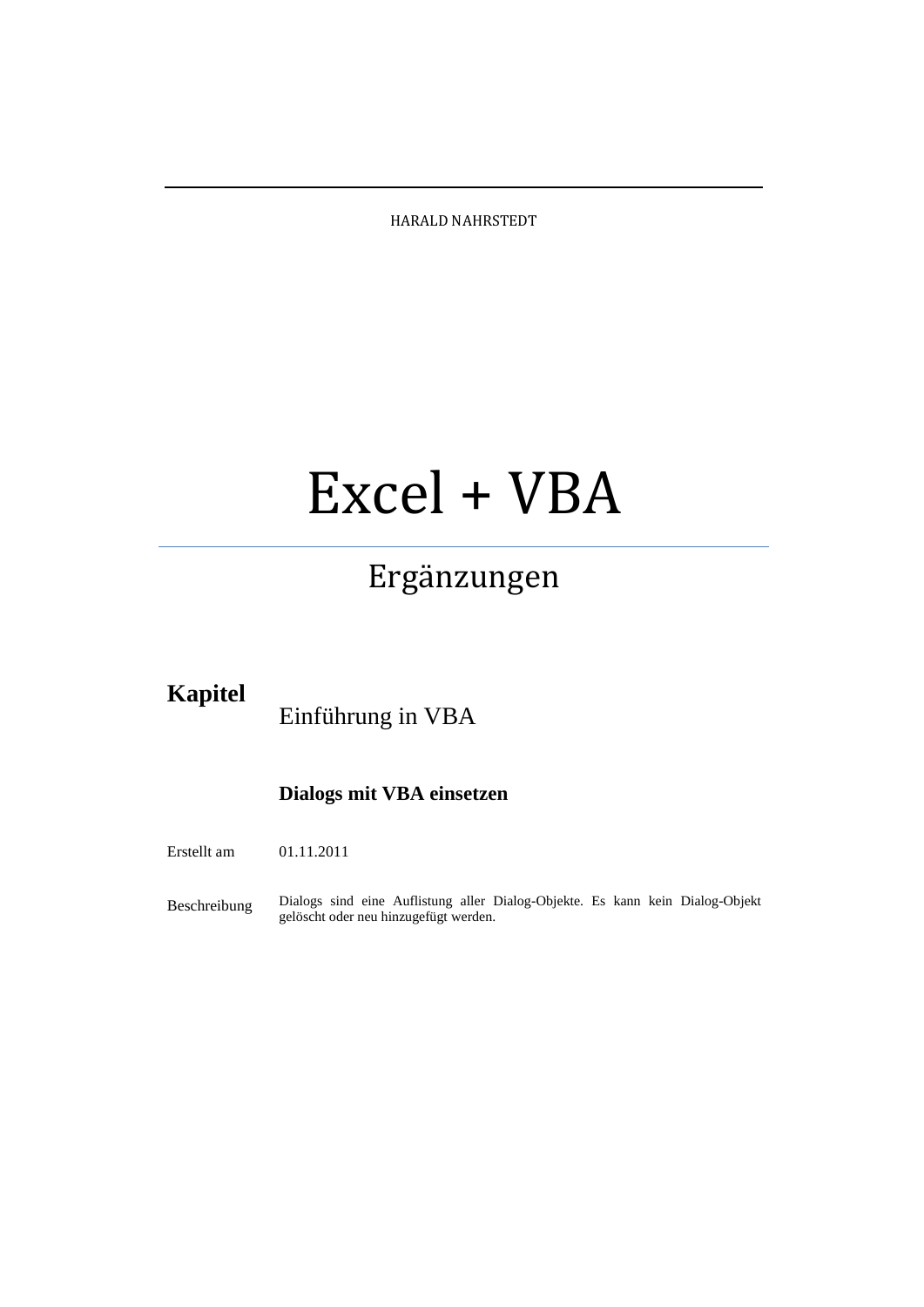#### **1 Die Auflistung Dialogs**

Dialogs sind eine Auflistung aller Dialog-Objekte. Es kann kein Dialog-Objekt gelöscht oder neu hinzugefügt werden.

Über das Attribut *Dialogs.Count* kann die Anzahl verfügbarer Dialog-Objekte bestimmt werden. Dargestellt werden Dialog-Objekte mit der Show-Methode.

```
Sub Test
    Application.Dialogs(Dialogfeldkonstante).Show
End Sub
```
Einzelne Dialog-Objekte lassen sich über Dialogs(Dialogfeldkonstante) ansprechen. Der Name der Dialogfeldkonstanten setzt sich aus der Präfix xlDialog und dem Namen des Dialogfeldes zusammen. So lautet beispielsweise die Konstante für das Dialogfeld Datei suchen *xlDialogFindFile*. Am Ende dieses Kapitels finden Sie eine Liste aller integrierten Konstanten.

#### **2 Dateien und Dialogs**

Excel-VBA stellt zwei Methoden bereit, um Dateinamen mithilfe der normalen Datei-Dialoge zu ermitteln:

- GetOpenFilename() für die Auswahl einer vorhandenen Datei und
- GetSaveAsFilename() für die Angabe einer neuen Datei unter Beachtung gültiger Pfade und Benennung.

Beide Dialogfenster unterscheiden sich optisch nicht voneinander. Der Unterschied besteht darin, dass *GetSaveAsFilename()* die Angabe eines neuen, noch nicht vorhandenen Dateinamens erlaubt. Bei *GetOpenFilename()* muss die Datei vorhanden sein.

#### **3 System-Datei-Dialoge nutzen**

Nachfolgend eine einfache Möglichkeit zum Aufruf des DateiÖffnen-Dialogs.

```
Sub ÖffneDatei()
     Dim varDatei As Variant
     varDatei = Application.GetOpenFilename()
    If varDatei = False Then
         MsgBox "Abgebrochen!", vbInformation
     Else
         MsgBox "Wahl:" & vbCrLf & varDatei
     End If
End Sub
```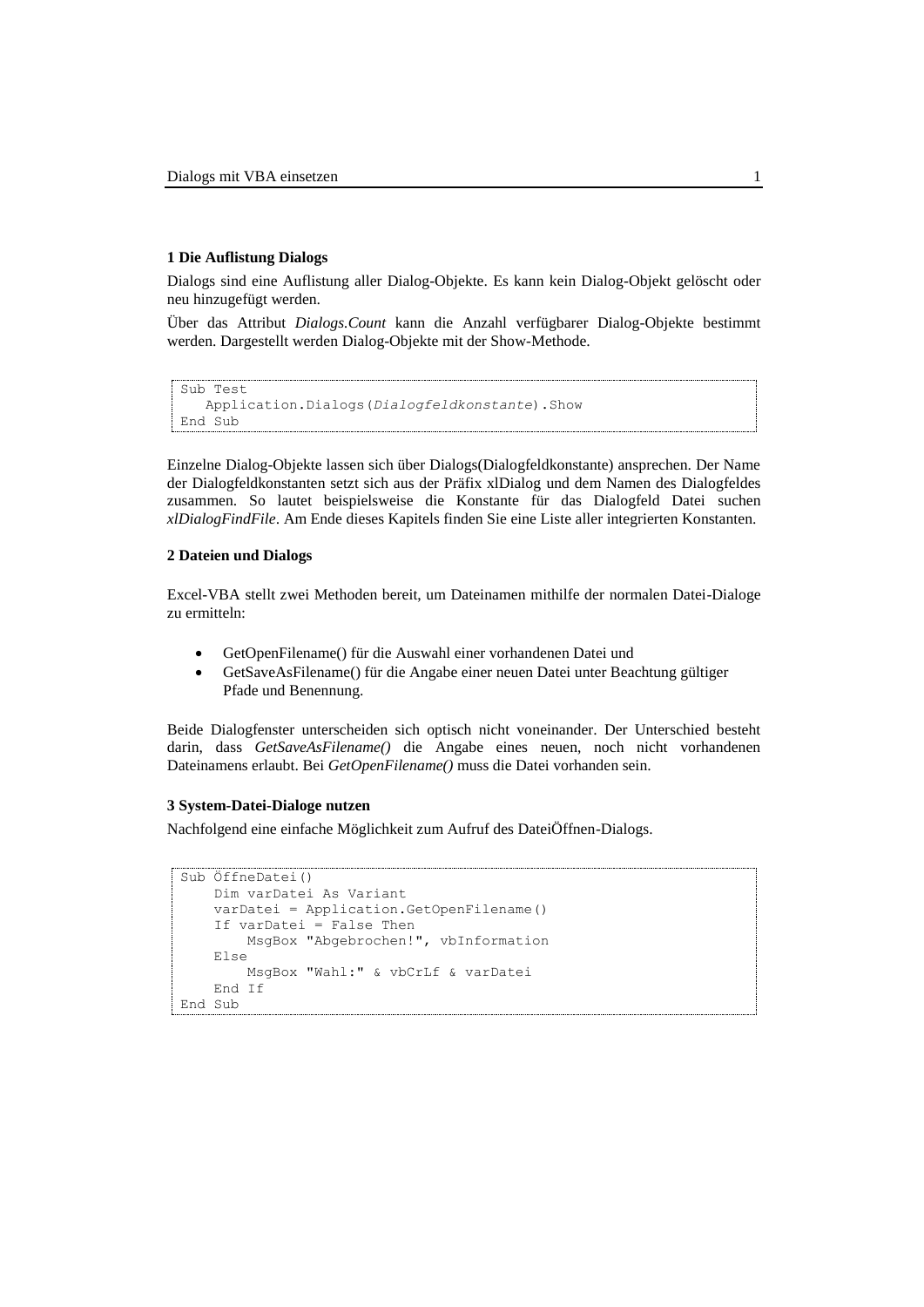### **4 Dialogfeldkonstante**

| Dialogfeldkonstante        | Argumentliste(n)                                                                                                                                               |
|----------------------------|----------------------------------------------------------------------------------------------------------------------------------------------------------------|
| xlDialogActivate           | window_text, pane_num                                                                                                                                          |
| xlDialogActiveCellFont     | size,<br>strikethrough,<br>font,<br>font style,<br>superscript,<br>subscript, outline, shadow, underline, color, normal,<br>background, start_char, char_count |
| xlDialogAddChartAutoformat | name_text, desc_text                                                                                                                                           |
| xlDialogAddinManager       | operation_num, addinname_text, copy_logical                                                                                                                    |
| xlDialogAlignment          | horiz_align, wrap, vert_align, orientation, add_indent                                                                                                         |
| xlDialogApplyNames         | name_array, ignore, use_rowcol, omit_col, omit_row,<br>order_num, append_last                                                                                  |
| xlDialogApplyStyle         | style_text                                                                                                                                                     |
| xlDialogAppMove            | x_num, y_num                                                                                                                                                   |
| xlDialogAppSize            | x_num, y_num                                                                                                                                                   |
| xlDialogArrangeAll         | arrange_num, active_doc, sync_horiz, sync_vert                                                                                                                 |
| xlDialogAssignToObject     | macro ref                                                                                                                                                      |
| xlDialogAssignToTool       | bar_id, position, macro_ref                                                                                                                                    |
| xlDialogAttachText         | attach_to_num, series_num, point_num                                                                                                                           |
| xlDialogAttachToolbars     |                                                                                                                                                                |
| xlDialogAutoCorrect        | correct_initial_caps, capitalize_days                                                                                                                          |
| xlDialogAxes               | x_primary, y_primary, x_secondary, y_secondary                                                                                                                 |
| xlDialogAxes               | x_primary, y_primary, z_primary                                                                                                                                |
| xlDialogBorder             | outline, left, right, top, bottom, shade, outline_color,<br>left_color, right_color, top_color, bottom_color                                                   |
| xlDialogCalculation        | update,<br>type_num,<br>iter.<br>max_num,<br>max_change,<br>precision, date_1904, calc_save, save_values, alt_exp,<br>alt_form                                 |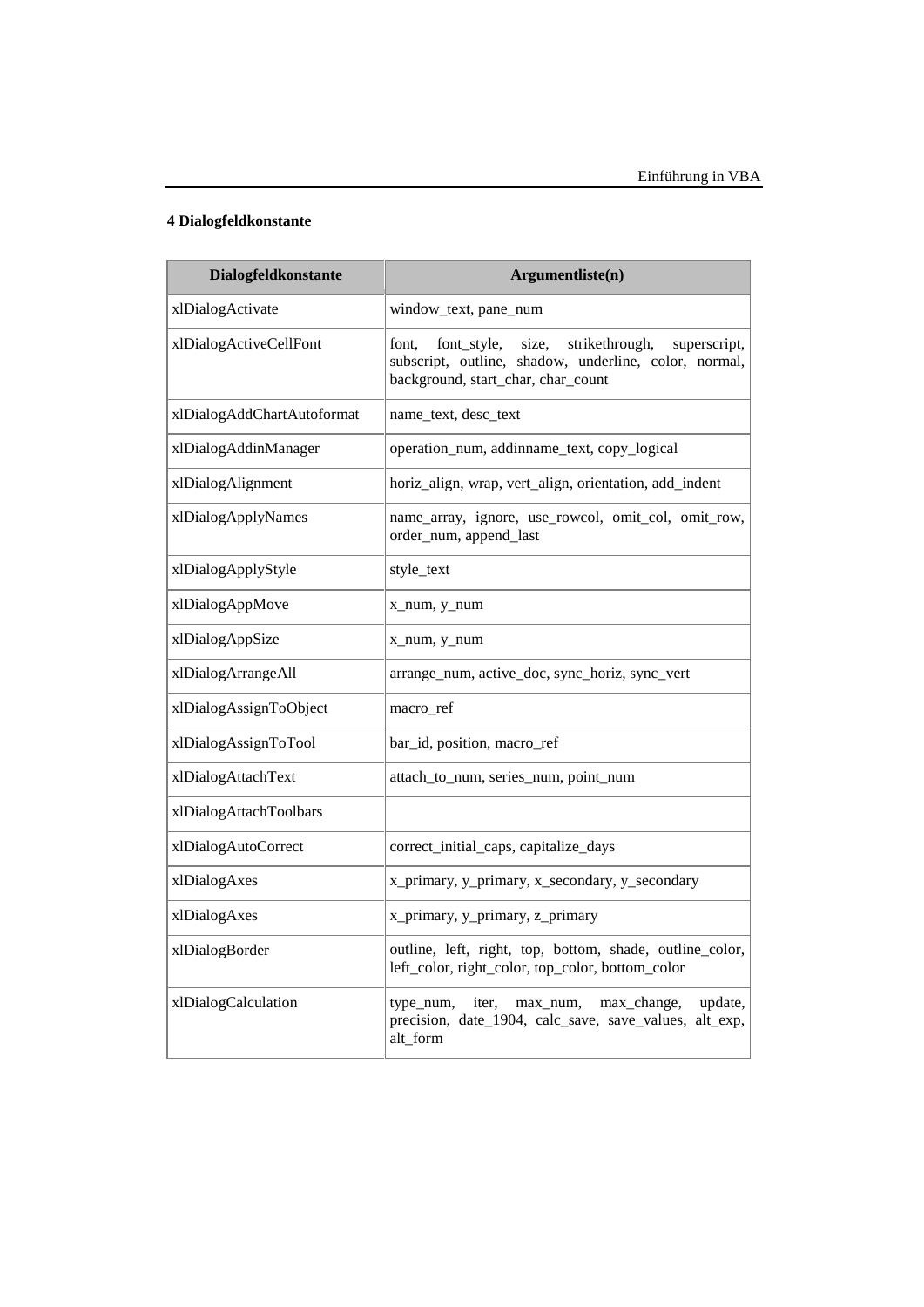| xlDialogCellProtection         | locked, hidden                                                                                                                                               |
|--------------------------------|--------------------------------------------------------------------------------------------------------------------------------------------------------------|
| xlDialogChangeLink             | old_text, new_text, type_of_link                                                                                                                             |
| xlDialogChartAddData           | ref, rowcol, titles, categories, replace, series                                                                                                             |
| xlDialogChartLocation          |                                                                                                                                                              |
| xlDialogChartOptionsDataLabels |                                                                                                                                                              |
| xlDialogChartOptionsDataTable  |                                                                                                                                                              |
| xlDialogChartSourceData        |                                                                                                                                                              |
| xlDialogChartTrend             | type, ord_per, forecast, backcast, intercept, equation,<br>r_squared, name                                                                                   |
| xlDialogChartType              |                                                                                                                                                              |
| xlDialogChartWizard            | long, ref, gallery_num, type_num, plot_by, categories,<br>legend,<br>title,<br>x_title,<br>ser titles,<br>y_title,<br>z_title,<br>number_cats, number_titles |
| xlDialogCheckboxProperties     | value, link, accel_text, accel2_text, 3d_shading                                                                                                             |
| xlDialogClear                  | type_num                                                                                                                                                     |
| xlDialogColorPalette           | file_text                                                                                                                                                    |
| xlDialogColumnWidth            | width_num,<br>reference,<br>standard,<br>type_num,<br>standard_num                                                                                           |
| xlDialogCombination            | type_num                                                                                                                                                     |
| xlDialogConditionalFormatting  |                                                                                                                                                              |
| xlDialogConsolidate            | function_num,<br>left_col,<br>source_refs,<br>top_row,<br>create_links                                                                                       |
| xlDialogCopyChart              | size_num                                                                                                                                                     |
| xlDialogCopyPicture            | appearance_num, size_num, type_num                                                                                                                           |
| xlDialogCreateNames            | top, left, bottom, right                                                                                                                                     |
| xlDialogCreatePublisher        | file_text, appearance, size, formats                                                                                                                         |
| xlDialogCustomizeToolbar       | category                                                                                                                                                     |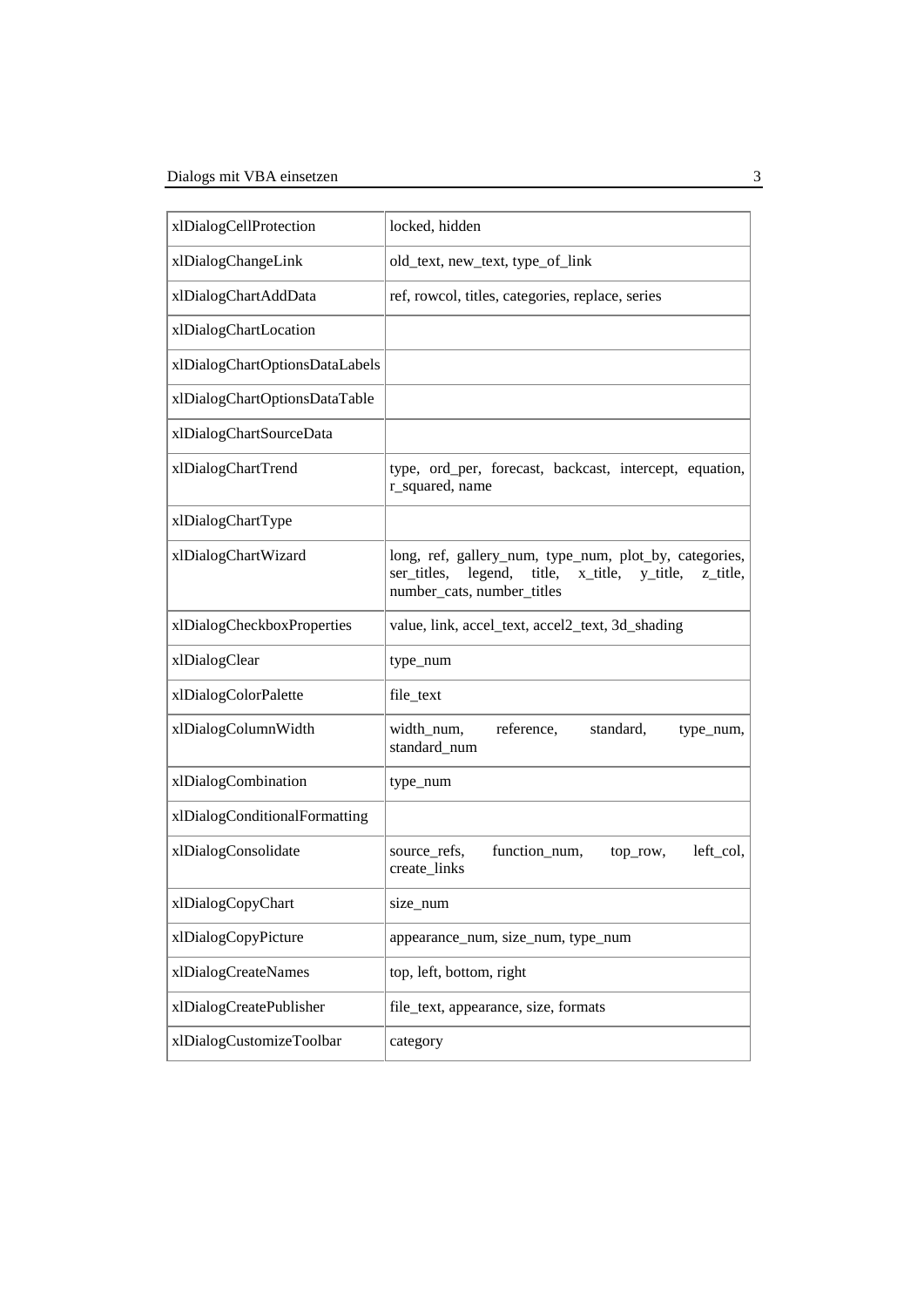| xlDialogCustomViews            |                                                                                                            |
|--------------------------------|------------------------------------------------------------------------------------------------------------|
| xlDialogDataDelete             |                                                                                                            |
| xlDialogDataLabel              | show_option, auto_text, show_key                                                                           |
| xlDialogDataSeries             | rowcol, type_num, date_num, step_value, stop_value,<br>trend                                               |
| xlDialogDataValidation         |                                                                                                            |
| xlDialogDefineName             | name_text, refers_to, macro_type, shortcut_text, hidden,<br>category, local                                |
| xlDialogDefineStyle            | style_text, number, font, alignment, border, pattern,<br>protection                                        |
| xlDialogDefineStyle            | style_text, attribute_num, additional_def_args,                                                            |
| xlDialogDeleteFormat           | format_text                                                                                                |
| xlDialogDeleteName             | name_text                                                                                                  |
| xlDialogDemote                 | row_col                                                                                                    |
| xlDialogDisplay                | gridlines,<br>headings,<br>color_num,<br>formulas,<br>zeros,<br>reserved, outline, page_breaks, object_num |
| xlDialogDisplay                | formula,<br>value,<br>format,<br>cell,<br>protection,<br>names,<br>precedents, dependents, note            |
| xlDialogEditboxProperties      | validation_num,<br>multiline_logical,<br>vscroll_logical,<br>password_logical                              |
| xlDialogEditColor              | color_num, red_value, green_value, blue_value                                                              |
| xlDialogEditDelete             | shift_num                                                                                                  |
| xlDialogEditionOptions         | edition_type,<br>edition_name,<br>reference,<br>option,<br>appearance, size, formats                       |
| xlDialogEditSeries             | series_num, name_ref, x_ref, y_ref, z_ref, plot_order                                                      |
| xlDialogErrorbarX              | include, type, amount, minus                                                                               |
| xlDialogErrorbarY              | include, type, amount, minus                                                                               |
| xlDialogExternalDataProperties |                                                                                                            |
|                                |                                                                                                            |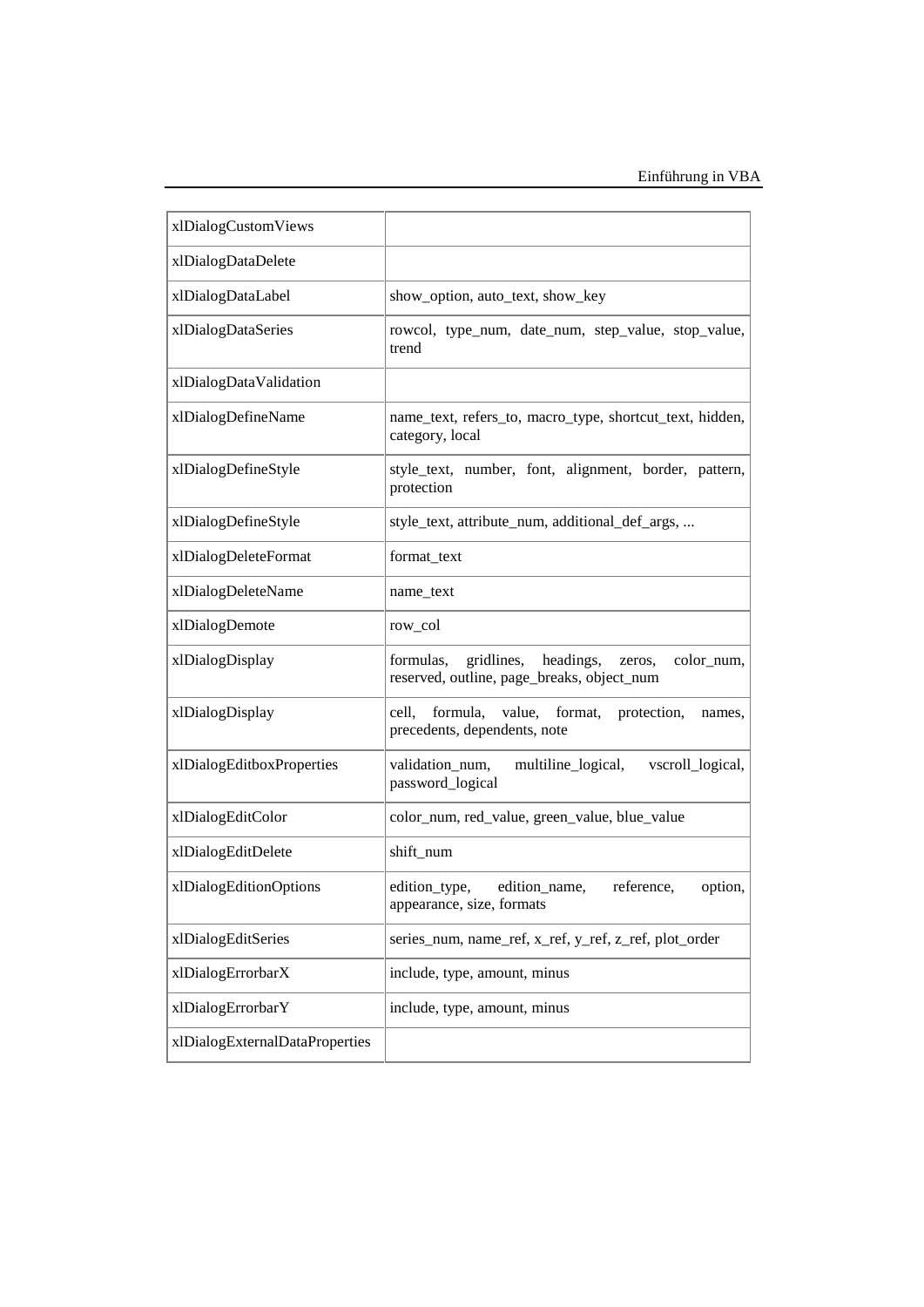| xlDialogExtract         | unique                                                                                                                                                         |
|-------------------------|----------------------------------------------------------------------------------------------------------------------------------------------------------------|
| xlDialogFileDelete      | file_text                                                                                                                                                      |
| xlDialogFileSharing     |                                                                                                                                                                |
| xlDialogFillGroup       | type_num                                                                                                                                                       |
| xlDialogFillWorkgroup   | type_num                                                                                                                                                       |
| xlDialogFilter          |                                                                                                                                                                |
| xlDialogFilterAdvanced  | operation, list_ref, criteria_ref, copy_ref, unique                                                                                                            |
| xlDialogFindFile        |                                                                                                                                                                |
| xlDialogFont            | name_text, size_num                                                                                                                                            |
| xlDialogFontProperties  | font style,<br>size,<br>strikethrough,<br>superscript,<br>font,<br>subscript, outline, shadow, underline, color, normal,<br>background, start_char, char_count |
| xlDialogFormatAuto      | format_num, number, font, alignment, border, pattern,<br>width                                                                                                 |
| xlDialogFormatChart     | layer_num, view, overlap, angle, gap_width, gap_depth,<br>chart_depth, doughnut_size, axis_num, drop,<br>hilo,<br>up_down, series_line, labels, vary           |
| xlDialogFormatCharttype | apply_to, group_num, dimension, type_num                                                                                                                       |
| xlDialogFormatFont      | color, backgd, apply, name_text, size_num, bold, italic,<br>underline, strike, outline, shadow, object_id, start_num,<br>char_num                              |
| xlDialogFormatFont      | name_text, size_num, bold, italic, underline, strike,<br>color, outline, shadow                                                                                |
| xlDialogFormatFont      | name_text, size_num, bold, italic, underline, strike,<br>color, outline, shadow, object_id_text, start_num,<br>char_num                                        |
| xlDialogFormatLegend    | position_num                                                                                                                                                   |
| xlDialogFormatMain      | type_num, view, overlap, gap_width, vary, drop, hilo,<br>angle, gap_depth, chart_depth, up_down, series_line,<br>labels, doughnut_size                         |
| xlDialogFormatMove      | x_offset, y_offset, reference                                                                                                                                  |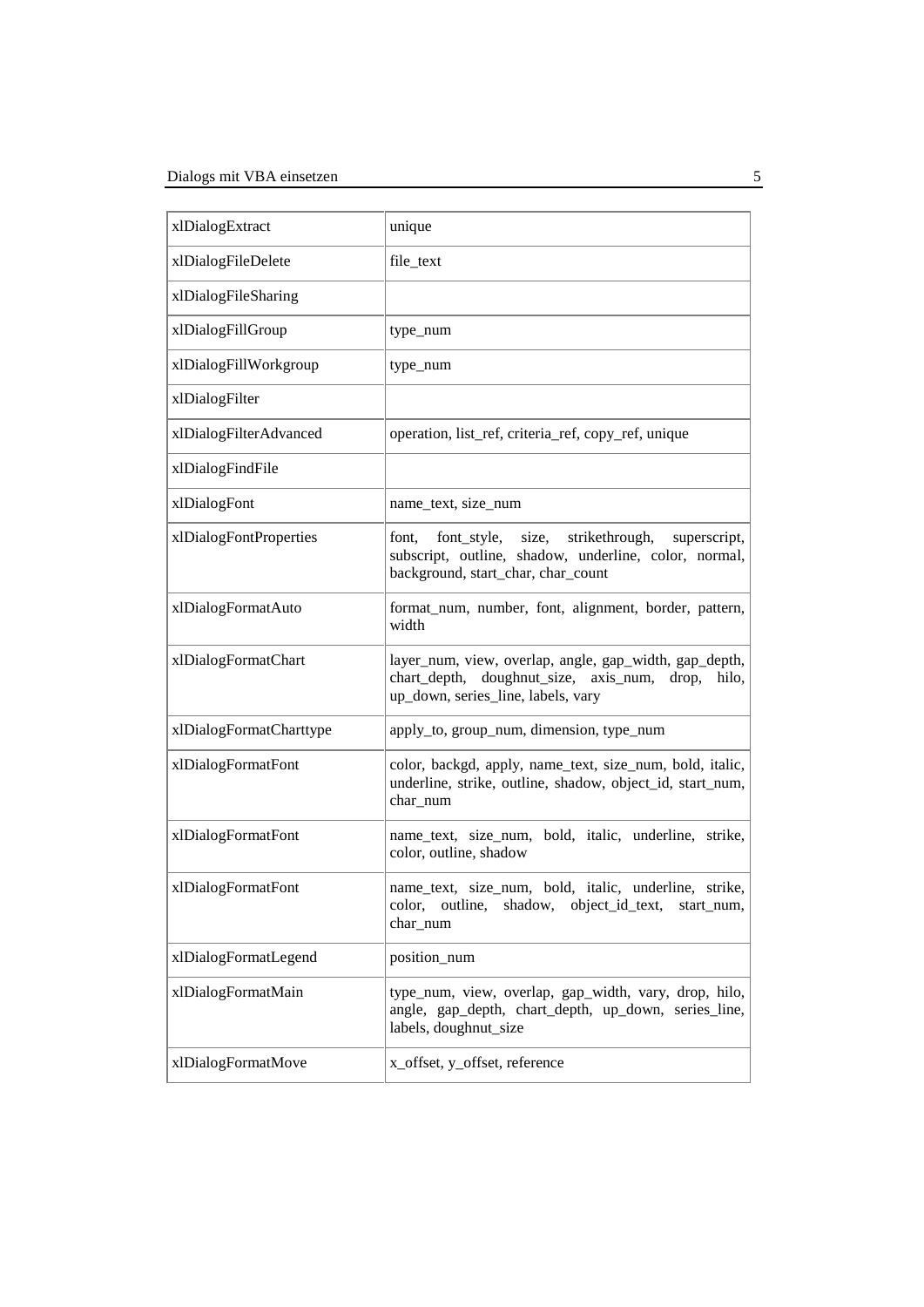| xlDialogFormatMove       | x_pos, y_pos                                                                                                                            |
|--------------------------|-----------------------------------------------------------------------------------------------------------------------------------------|
| xlDialogFormatMove       | explosion_num                                                                                                                           |
| xlDialogFormatNumber     | format_text                                                                                                                             |
| xlDialogFormatOverlay    | type_num, view, overlap, gap_width, vary, drop, hilo,<br>angle, series_dist, series_num, up_down, series_line,<br>labels, doughnut_size |
| xlDialogFormatSize       | width, height                                                                                                                           |
| xlDialogFormatSize       | x_off, y_off, reference                                                                                                                 |
| xlDialogFormatText       | x_align, y_align, orient_num, auto_text,<br>auto_size,<br>show_key, show_value, add_indent                                              |
| xlDialogFormulaFind      | text, in_num, at_num, by_num, dir_num, match_case,<br>match_byte                                                                        |
| xlDialogFormulaGoto      | reference, corner                                                                                                                       |
| xlDialogFormulaReplace   | find_text, replace_text, look_at, look_by, active_cell,<br>match_case, match_byte                                                       |
| xlDialogFunctionWizard   |                                                                                                                                         |
| xlDialogGallery3dArea    | type_num                                                                                                                                |
| xlDialogGallery3dBar     | type_num                                                                                                                                |
| xlDialogGallery3dColumn  | type_num                                                                                                                                |
| xlDialogGallery3dLine    | type_num                                                                                                                                |
| xlDialogGallery3dPie     | type_num                                                                                                                                |
| xlDialogGallery3dSurface | type_num                                                                                                                                |
| xlDialogGalleryArea      | type_num, delete_overlay                                                                                                                |
| xlDialogGalleryBar       | type_num, delete_overlay                                                                                                                |
| xlDialogGalleryColumn    | type_num, delete_overlay                                                                                                                |
| xlDialogGalleryCustom    | name_text                                                                                                                               |
| xlDialogGalleryDoughnut  | type_num, delete_overlay                                                                                                                |
|                          |                                                                                                                                         |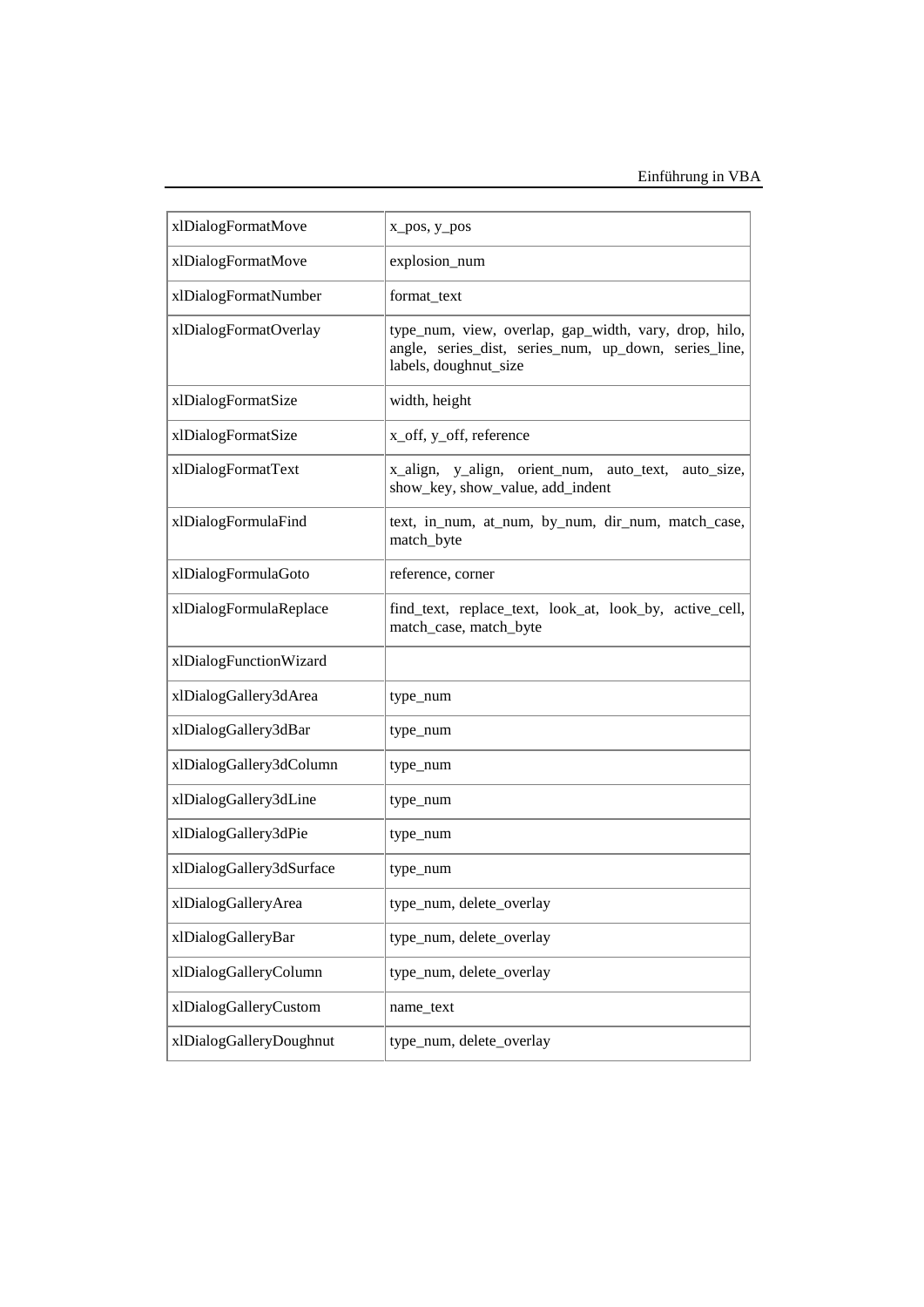| xlDialogGalleryLine       | type_num, delete_overlay                                                                                                                            |
|---------------------------|-----------------------------------------------------------------------------------------------------------------------------------------------------|
| xlDialogGalleryPie        | type_num, delete_overlay                                                                                                                            |
| xlDialogGalleryRadar      | type_num, delete_overlay                                                                                                                            |
| xlDialogGalleryScatter    | type_num, delete_overlay                                                                                                                            |
| xlDialogGoalSeek          | target_cell, target_value, variable_cell                                                                                                            |
| xlDialogGridlines         | x_major, x_minor, y_major, y_minor, z_major, z_minor,<br>2D_effect                                                                                  |
| xlDialogImportTextFile    |                                                                                                                                                     |
| xlDialogInsert            | shift_num                                                                                                                                           |
| xlDialogInsertHyperlink   |                                                                                                                                                     |
| xlDialogInsertNameLabel   |                                                                                                                                                     |
| xlDialogInsertObject      | object_class,<br>file_name,<br>link_logical,<br>display_icon_logical, icon_file, icon_number, icon_label                                            |
| xlDialogInsertPicture     | file_name, filter_number                                                                                                                            |
| xlDialogInsertTitle       | chart, y_primary, x_primary, y_secondary, x_secondary                                                                                               |
| xlDialogLabelProperties   | accel_text, accel2_text, 3d_shading                                                                                                                 |
| xlDialogListboxProperties | range, link, drop_size, multi_select, 3d_shading                                                                                                    |
| xlDialogMacroOptions      | description,<br>macro_name,<br>menu_on,<br>menu_text,<br>shortcut_key,<br>function_category,<br>shortcut_on,<br>status_bar_text, help_id, help_file |
| xlDialogMailEditMailer    | to_recipients, cc_recipients,<br>bcc_recipients,<br>subject,<br>enclosures, which_address                                                           |
| xlDialogMailLogon         | name_text, password_text, download_logical                                                                                                          |
| xlDialogMailNextLetter    |                                                                                                                                                     |
| xlDialogMainChart         | overlap,<br>hilo,<br>stack, $100$ ,<br>drop,<br>type_num,<br>vary,<br>overlap%, cluster, angle                                                      |
| xlDialogMainChartType     | type_num                                                                                                                                            |
| xlDialogMenuEditor        |                                                                                                                                                     |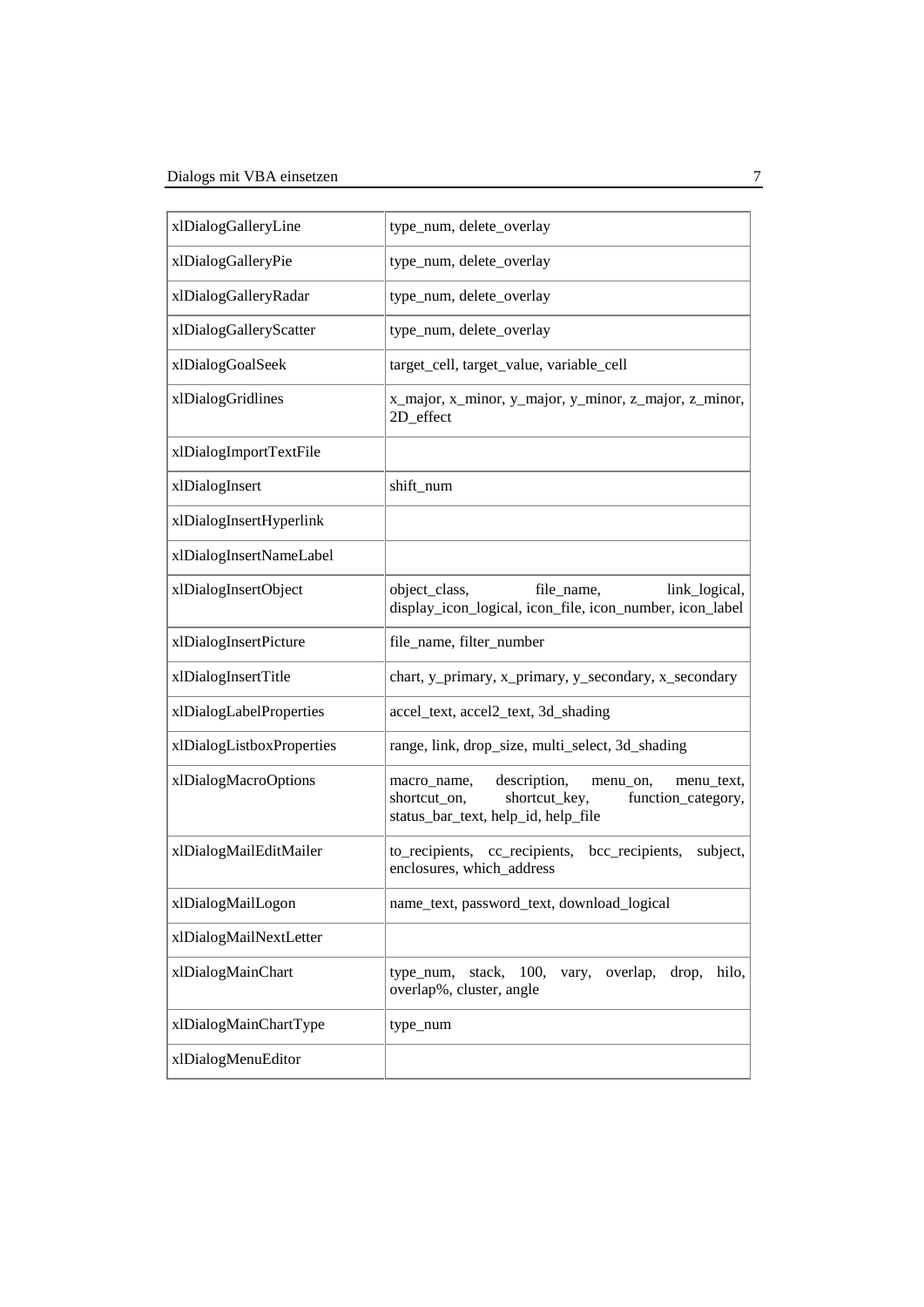| xlDialogMove               | x_pos, y_pos, window_text                                                                                                                                                                          |
|----------------------------|----------------------------------------------------------------------------------------------------------------------------------------------------------------------------------------------------|
| xlDialogNew                | type_num, xy_series, add_logical                                                                                                                                                                   |
| xlDialogNewWebQuery        |                                                                                                                                                                                                    |
| xlDialogNote               | add_text, cell_ref, start_char, num_chars                                                                                                                                                          |
| xlDialogObjectProperties   | placement_type, print_object                                                                                                                                                                       |
| xlDialogObjectProtection   | locked, lock_text                                                                                                                                                                                  |
| xlDialogOpen               | file_text, update_links, read_only, format, prot_pwd,<br>write_res_pwd,<br>ignore_rorec,<br>file_origin,<br>add_logical, editable,<br>custom_delimit,<br>file_access,<br>notify_logical, converter |
| xlDialogOpenLinks          | document_text2,<br>document_text1,<br>read_only,<br>$\cdots$<br>type_of_link                                                                                                                       |
| xlDialogOpenMail           | subject, comments                                                                                                                                                                                  |
| xlDialogOpenText           | file_origin,<br>file_type,<br>file_name,<br>start row,<br>text_qualifier, consecutive_delim,<br>semicolon,<br>tab,<br>comma, space, other, other_char, field_info                                  |
| xlDialogOptionsCalculation | type_num, iter, max_num, max_change,<br>update,<br>precision, date_1904, calc_save, save_values                                                                                                    |
| xlDialogOptionsChart       | display_blanks, plot_visible, size_with_window                                                                                                                                                     |
| xlDialogOptionsEdit        | incell_edit, drag_drop, alert, entermove, fixed, decimals,<br>copy_objects,<br>update_links, move_direction,<br>autocomplete, animations                                                           |
| xlDialogOptionsGeneral     | R1C1_mode, dde_on, sum_info, tips, recent_files,<br>old_menus,<br>user_info,<br>font name,<br>font_size,<br>default_location,<br>alternate_location,<br>sheet_num,<br>enable under                 |
| xlDialogOptionsListsAdd    | string_array                                                                                                                                                                                       |
| xlDialogOptionsListsAdd    | import_ref, by_row                                                                                                                                                                                 |
| xlDialogOptionsME          | def_rtl_sheet, crsr_mvmt, show_ctrl_char, gui_lang                                                                                                                                                 |
| xlDialogOptionsTransition  | menu_key_action,<br>menu_key,<br>nav_keys,<br>trans_eval,<br>trans_entry                                                                                                                           |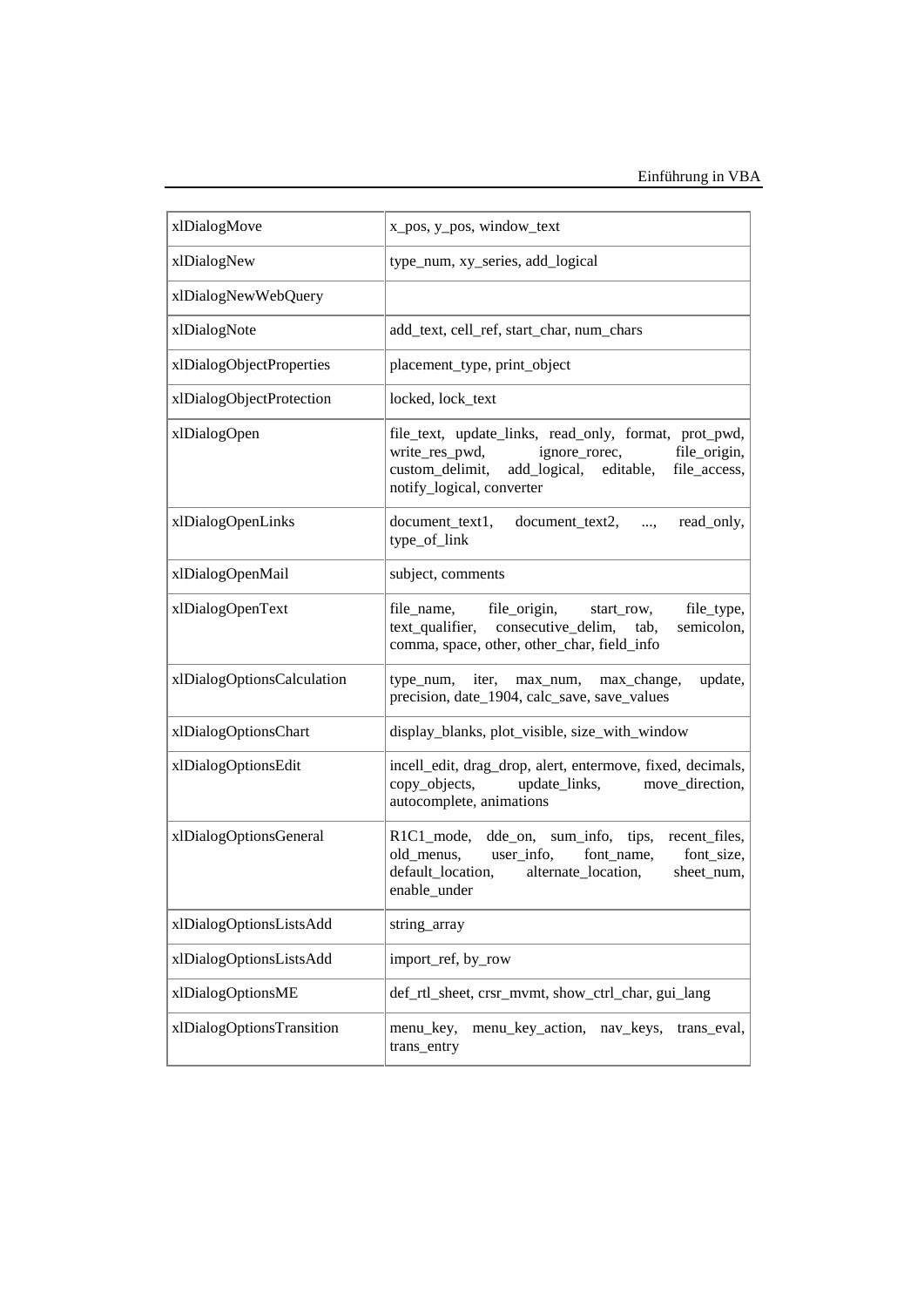| xlDialogOptionsView      | show_info,<br>object_num,<br>formula.<br>notes,<br>status,<br>page_breaks, formulas, gridlines, color_num, headers,<br>outline, zeros, hor_scroll, vert_scroll, sheet_tabs  |
|--------------------------|-----------------------------------------------------------------------------------------------------------------------------------------------------------------------------|
| xlDialogOutline          | auto_styles, row_dir, col_dir, create_apply                                                                                                                                 |
| xlDialogOverlay          | type_num, stack, 100, vary, overlap,<br>hilo,<br>drop,<br>overlap%, cluster, angle, series_num, auto                                                                        |
| xlDialogOverlayChartType | type_num                                                                                                                                                                    |
| xlDialogPageSetup        | head, foot, left, right, top, bot, hdng, grid, h_cntr, v_cntr,<br>orient, paper_size, scale, pg_num, pg_order, bw_cells,<br>quality, head_margin, foot_margin, notes, draft |
| xlDialogPageSetup        | head, foot, left, right, top, bot, size, h_cntr, v_cntr,<br>orient, paper_size, scale, pg_num, bw_chart, quality,<br>head_margin, foot_margin, draft                        |
| xlDialogPageSetup        | head, foot, left, right, top, bot, orient, paper_size, scale,<br>quality, head_margin, foot_margin, pg_num                                                                  |
| xlDialogParse            | parse_text, destination_ref                                                                                                                                                 |
| xlDialogPasteNames       |                                                                                                                                                                             |
| xlDialogPasteSpecial     | paste_num, operation_num, skip_blanks, transpose                                                                                                                            |
| xlDialogPasteSpecial     | rowcol, titles, categories, replace, series                                                                                                                                 |
| xlDialogPasteSpecial     | paste_num                                                                                                                                                                   |
| xlDialogPasteSpecial     | format_text, pastelink_logical,<br>display_icon_logical,<br>icon_file, icon_number, icon_label                                                                              |
| xlDialogPatterns         | apattern, afore, aback, newui                                                                                                                                               |
| xlDialogPatterns         | lauto, lstyle, lcolor, lwt, hwidth, hlength, htype                                                                                                                          |
| xlDialogPatterns         | bauto, bstyle, bcolor, bwt, shadow, aauto, apattern, afore,<br>aback, rounded, newui                                                                                        |
| xlDialogPatterns         | bauto, bstyle, bcolor, bwt, shadow, aauto, apattern, afore,<br>aback, invert, apply, newfill                                                                                |
| xlDialogPatterns         | lauto, lstyle, lcolor, lwt, tmajor, tminor, tlabel                                                                                                                          |
| xlDialogPatterns         | lauto, lstyle, lcolor, lwt, apply, smooth                                                                                                                                   |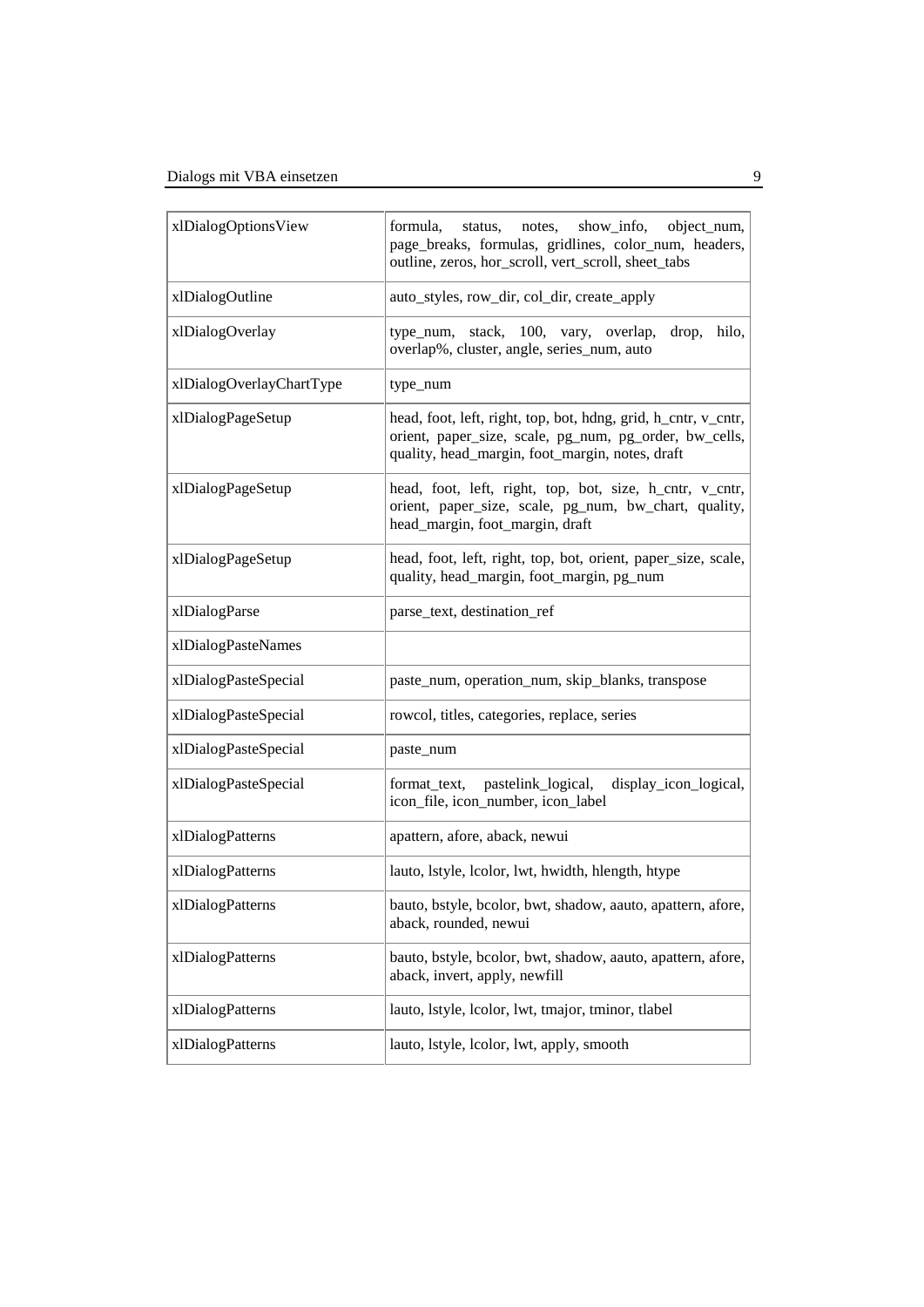| xlDialogPatterns             | lauto, lstyle, lcolor, lwt, mauto, mstyle, mfore, mback,<br>apply, smooth                                                                          |
|------------------------------|----------------------------------------------------------------------------------------------------------------------------------------------------|
| xlDialogPatterns             | type, picture_units, apply                                                                                                                         |
| xlDialogPhonetic             |                                                                                                                                                    |
| xlDialogPivotCalculatedField |                                                                                                                                                    |
|                              |                                                                                                                                                    |
| xlDialogPivotCalculatedItem  |                                                                                                                                                    |
| xlDialogPivotClientServerSet |                                                                                                                                                    |
| xlDialogPivotFieldGroup      | start, end, by, periods                                                                                                                            |
| xlDialogPivotFieldProperties | orientation,<br>pivot_field_name,<br>name,<br>new_name,<br>function, formats                                                                       |
| xlDialogPivotFieldUngroup    |                                                                                                                                                    |
| xlDialogPivotShowPages       | name, page_field                                                                                                                                   |
| xlDialogPivotSolveOrder      |                                                                                                                                                    |
| xlDialogPivotTableOptions    |                                                                                                                                                    |
| xlDialogPivotTableWizard     | type, source, destination, name, row_grand, col_grand,<br>save_data, apply_auto_format, auto_page, reserved                                        |
| xlDialogPlacement            | placement_type                                                                                                                                     |
| xlDialogPrint                | range_num, from, to, copies, draft, preview, print_what,<br>color, feed, quality, y_resolution, selection, printer_text,<br>print_to_file, collate |
| xlDialogPrinterSetup         | printer_text                                                                                                                                       |
| xlDialogPrintPreview         |                                                                                                                                                    |
| xlDialogPromote              | rowcol                                                                                                                                             |
| xlDialogProperties           | title, subject, author, keywords, comments                                                                                                         |
| xlDialogProtectDocument      | contents, windows, password, objects, scenarios                                                                                                    |
| xlDialogProtectSharing       |                                                                                                                                                    |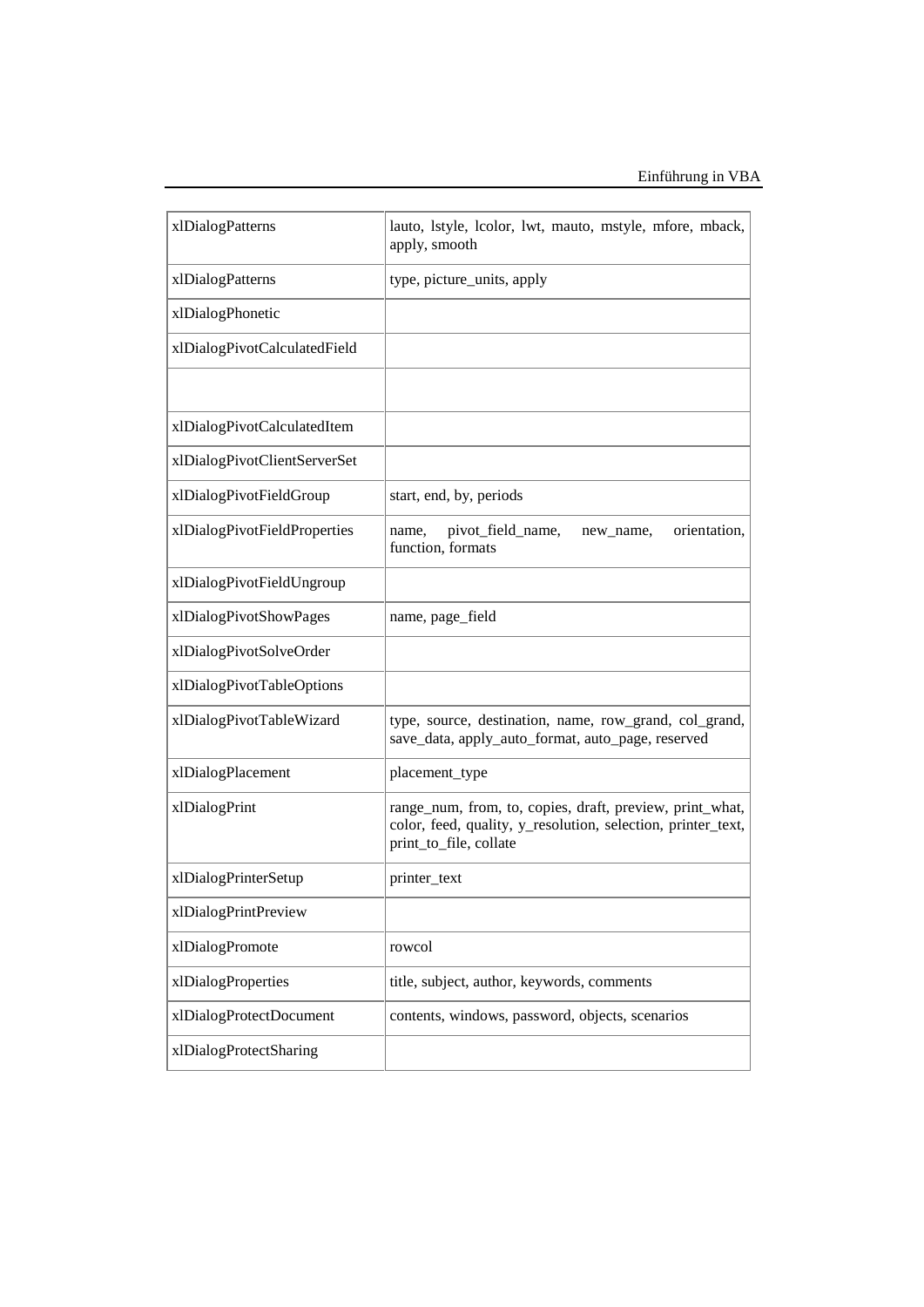| xlDialogPublishAsWebPage     |                                                                                                  |
|------------------------------|--------------------------------------------------------------------------------------------------|
| xlDialogPushbuttonProperties | dismiss_logical,<br>default_logical,<br>cancel_logical,<br>help_logical, accel_text, accel_text2 |
| xlDialogReplaceFont          | font_num, name_text, size_num, bold, italic, underline,<br>strike, color, outline, shadow        |
| xlDialogRoutingSlip          | recipients, subject, message, route_num, return_logical,<br>status_logical                       |
| xlDialogRowHeight            | height_num, reference, standard_height, type_num                                                 |
| xlDialogRun                  | reference, step                                                                                  |
| xlDialogSaveAs               | prot_pwd,<br>backup,<br>document_text,<br>type_num,<br>write_res_pwd, read_only_rec              |
| xlDialogSaveCopyAs           | document_text                                                                                    |
| xlDialogSaveNewObject        |                                                                                                  |
| xlDialogSaveWorkbook         | backup,<br>document_text,<br>prot_pwd,<br>type_num,<br>write_res_pwd, read_only_rec              |
| xlDialogSaveWorkspace        | name_text                                                                                        |
| xlDialogScale                | cross, cat_labels, cat_marks, between, max, reverse                                              |
| xlDialogScale                | min_num, max_num, major, minor, cross, logarithmic,<br>reverse, max                              |
| xlDialogScale                | cat_labels, cat_marks, reverse, between                                                          |
| xlDialogScale                | series_labels, series_marks, reverse                                                             |
| xlDialogScale                | min_num, max_num, major, minor, cross, logarithmic,<br>reverse, min                              |
| xlDialogScenarioAdd          | scen_name, value_array, changing_ref, scen_comment,<br>locked, hidden                            |
| xlDialogScenarioCells        | changing_ref                                                                                     |
| xlDialogScenarioEdit         | scen_name, new_scenname, value_array, changing_ref,<br>scen_comment, locked, hidden              |
| xlDialogScenarioMerge        | source_file                                                                                      |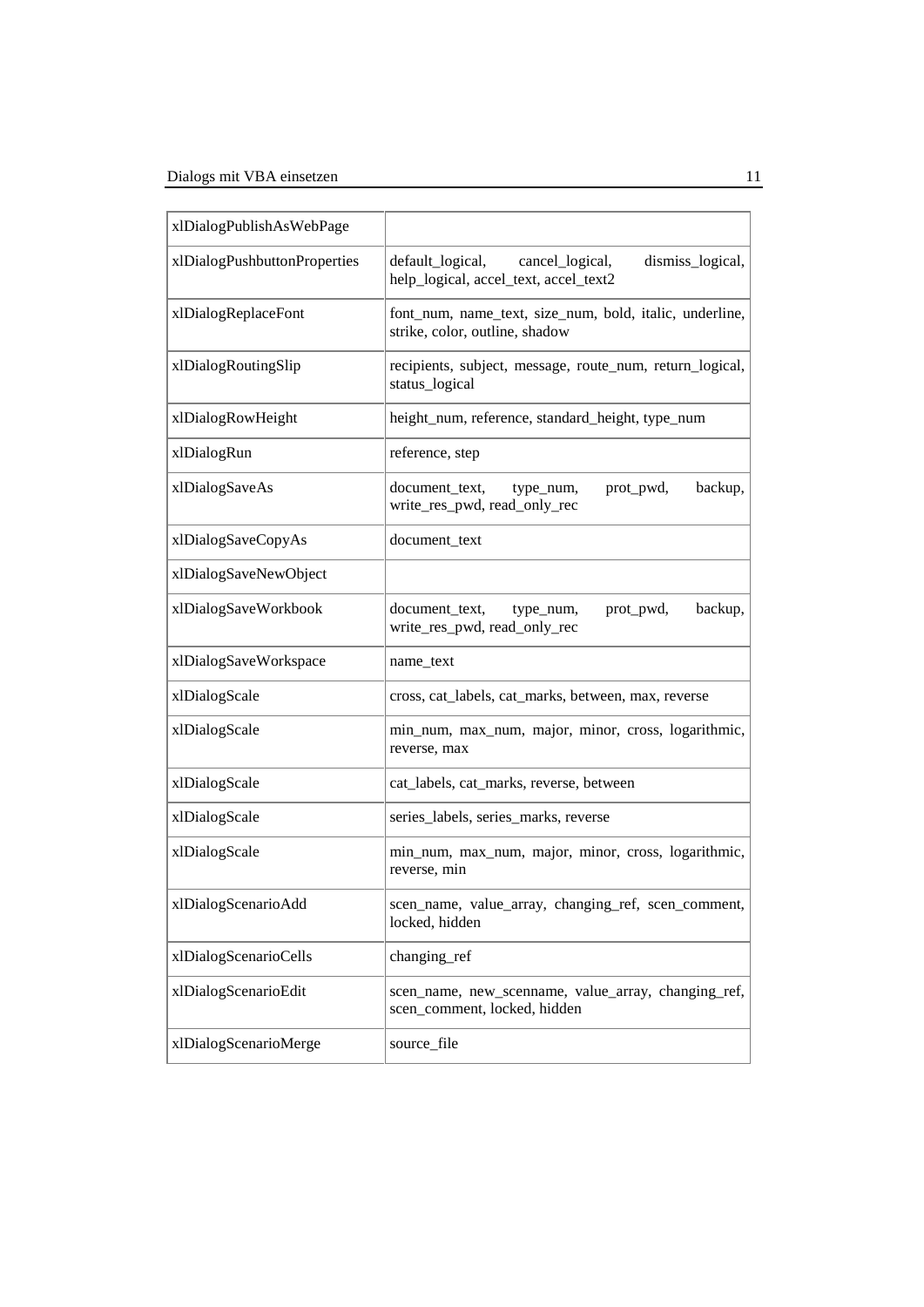| xlDialogScenarioSummary      | result_ref, report_type                                                                         |
|------------------------------|-------------------------------------------------------------------------------------------------|
| xlDialogScrollbarProperties  | value, min, max, inc, page, link, 3d_shading                                                    |
| xlDialogSelectSpecial        | type_num, value_type, levels                                                                    |
| xlDialogSendMail             | recipients, subject, return_receipt                                                             |
| xlDialogSeriesAxes           | axis_num                                                                                        |
| xlDialogSeriesOptions        |                                                                                                 |
| xlDialogSeriesOrder          | chart_num, old_series_num, new_series_num                                                       |
| xlDialogSeriesShape          |                                                                                                 |
| xlDialogSeriesX              | x_ref                                                                                           |
| xlDialogSeriesY              | name_ref, y_ref                                                                                 |
| xlDialogSetBackgroundPicture |                                                                                                 |
| xlDialogSetPrintTitles       | titles_for_cols_ref, titles_for_rows_ref                                                        |
| xlDialogSetUpdateStatus      | link_text, status, type_of_link                                                                 |
| xlDialogShowDetail           | rowcol, rowcol_num, expand, show_field                                                          |
| xlDialogShowToolbar          | bar_id, visible, dock, x_pos, y_pos, width, protect,<br>tool_tips, large_buttons, color_buttons |
| xlDialogSize                 | width, height, window_text                                                                      |
| xlDialogSort                 | orientation, key1, order1, key2, order2, key3, order3,<br>header, custom, case                  |
| xlDialogSort                 | orientation, key1, order1, type, custom                                                         |
| xlDialogSortSpecial          | sort_by, method, key1, order1, key2, order2, key3,<br>order3, header, order, case               |
| xlDialogSplit                | col_split, row_split                                                                            |
| xlDialogStandardFont         | name_text, size_num, bold, italic, underline, strike,<br>color, outline, shadow                 |
| xlDialogStandardWidth        | standard_num                                                                                    |
| xlDialogStyle                | bold, italic                                                                                    |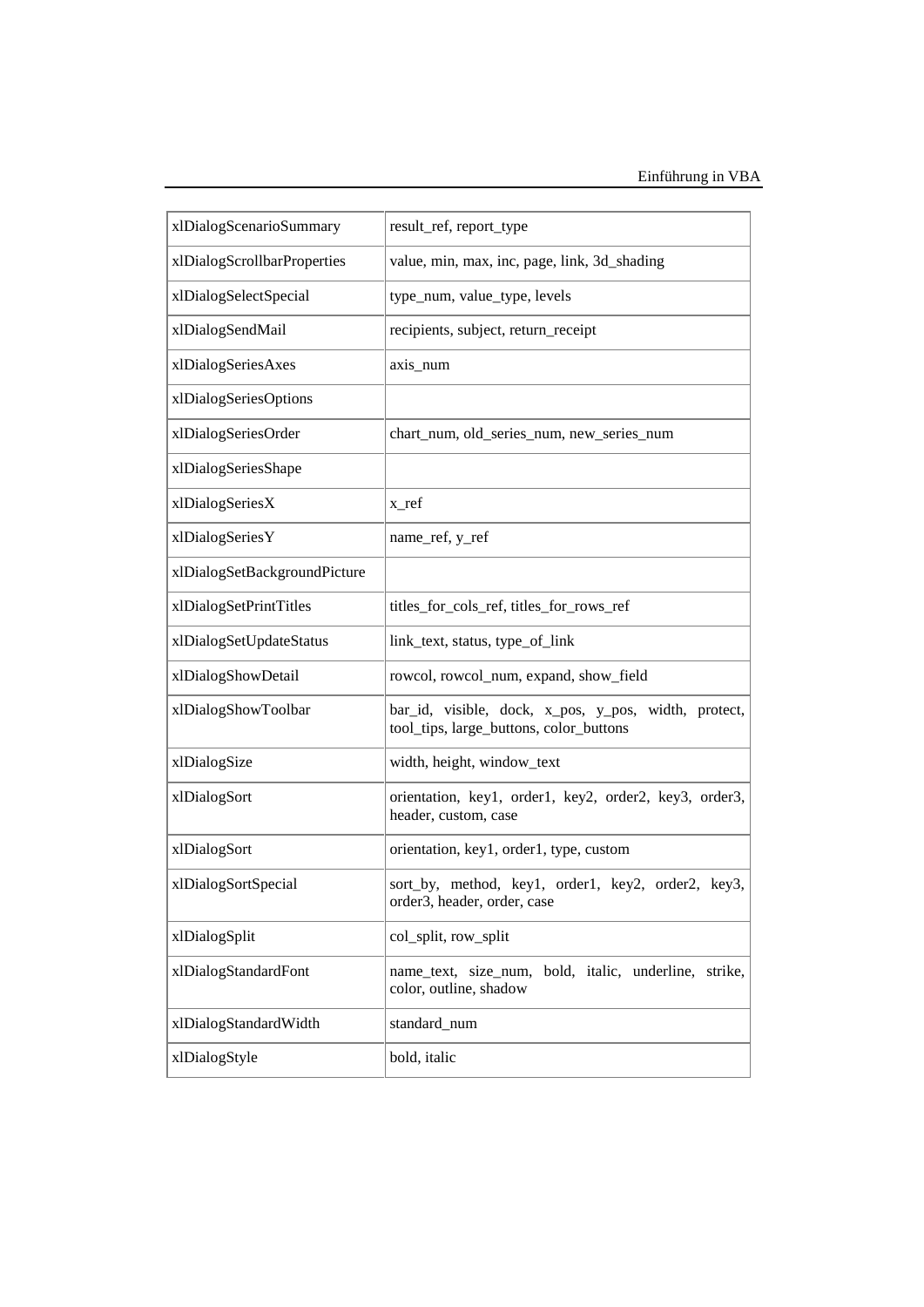| xlDialogSubscribeTo            | file_text, format_num                                                                                                              |
|--------------------------------|------------------------------------------------------------------------------------------------------------------------------------|
| xlDialogSubtotalCreate         | at_change_in, function_num, total, replace, pagebreaks,<br>summary_below                                                           |
| xlDialogSummaryInfo            | title, subject, author, keywords, comments                                                                                         |
| xlDialogTable                  | row_ref, column_ref                                                                                                                |
| xlDialogTabOrder               |                                                                                                                                    |
| xlDialogTextToColumns          | destination ref,<br>data_type,<br>text_delim,<br>consecutive_delim, tab, semicolon, comma, space, other,<br>other_char, field_info |
| xlDialogUnhide                 | window_text                                                                                                                        |
| xlDialogUpdateLink             | link_text, type_of_link                                                                                                            |
| xlDialogVbaInsertFile          | filename_text                                                                                                                      |
| xlDialogVbaMakeAddIn           |                                                                                                                                    |
| xlDialogVbaProcedureDefinition |                                                                                                                                    |
| xlDialogView3d                 | elevation, perspective, rotation, axes, height%, autoscale                                                                         |
| xlDialogWebOptionsEncoding     |                                                                                                                                    |
| xlDialogWebOptionsFiles        |                                                                                                                                    |
| xlDialogWebOptionsFonts        |                                                                                                                                    |
| xlDialogWebOptionsGeneral      |                                                                                                                                    |
| xlDialogWebOptionsPictures     |                                                                                                                                    |
| xlDialogWindowMove             | x_pos, y_pos, window_text                                                                                                          |
| xlDialogWindowSize             | width, height, window_text                                                                                                         |
| xlDialogWorkbookAdd            | name_array, dest_book, position_num                                                                                                |
| xlDialogWorkbookCopy           | name_array, dest_book, position_num                                                                                                |
| xlDialogWorkbookInsert         | type_num                                                                                                                           |
| xlDialogWorkbookMove           | name_array, dest_book, position_num                                                                                                |